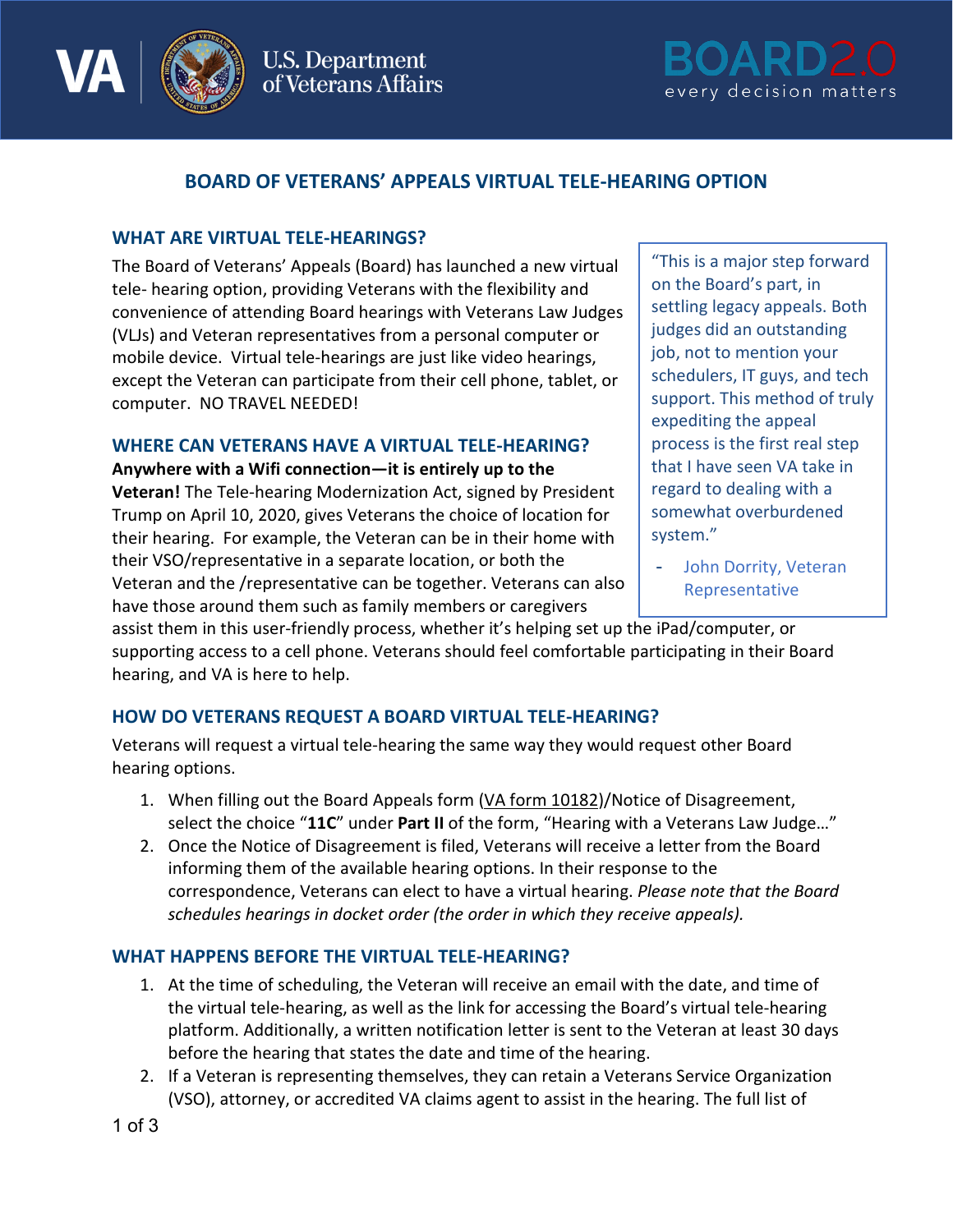



VSOs, attorneys, and claims agents can be found at [www.va.gov/ogc/apps/accreditation/index.asp.](http://www.va.gov/ogc/apps/accreditation/index.asp)

# **WHAT HAPPENS DURING THE VIRTUAL TELE-HEARING?**

During the virtual tele-hearing, the VLJ will swear Veterans in, asking that Veterans take an oath to tell the truth during the hearing. The judge will listen to the Veteran's testimony and may ask a few questions. The Veteran representative, if available, may assist at the hearing.

## **Internet/ Device Requirements**

- It is recommended virtual tele-hearing users use a personal computer or laptop with a secure WIFI or ethernet connection in a *private setting* (e.g. office, within a home). Users may use an Android or Apple Mobile Devices in a *private setting,* with a secure and reliable WIFI connection or cellular service.
- The preferred browser, and the one that works best, for both personal computers, laptops and Android devices is Google Chrome. If access to Google Chrome is not available, Internet Explorer is a comparable alternative browser.
- Apple devices require the [VA Video Connect](https://apps.apple.com/us/app/va-video-connect/id1224250949) application ("app"). Learn more about VA Video connect on the [VA mobile website.](https://mobile.va.gov/app/va-video-connect)
- All devices must have a camera and microphone for video/audio capabilities.
- Android devices require no application as the session will launch automatically in a web browser after the session link is selected from the email invitation. The Board hearing team members are available to support and assist.

#### **Trouble-Shooting the Virtual Tele-Hearing System**

- The virtual tele-hearing room will have a chat box function at the bottom of the screen for reporting connection issues or off-the-record requests.
- To address technical problems with the virtual hearing platform, please contact the National Telehealth Technology Help Desk (NTTHD) at **(855) 519-7116**.

## **WHAT HAPPENS AFTER THE VIRTUAL TELE-HEARING?**

Following the virtual tele-hearing just like other Board hearings, Veterans and their representatives may request a transcript of the hearing. **There will be no video recording**.

## **MORE INFORMATION ON VIRTUAL HEARINGS**

#### **Rescheduling or Withdrawing a Board Hearing Request**

- To reschedule, send a written request to the Board—at least **two weeks** before the hearing— providing good cause to reschedule the hearing. Include the Veteran's name, the VA file number, and the reason why a new hearing date is needed.
- If the hearing is less than two weeks away, Veterans will need to file a motion explaining the need to reschedule.
- To withdraw: